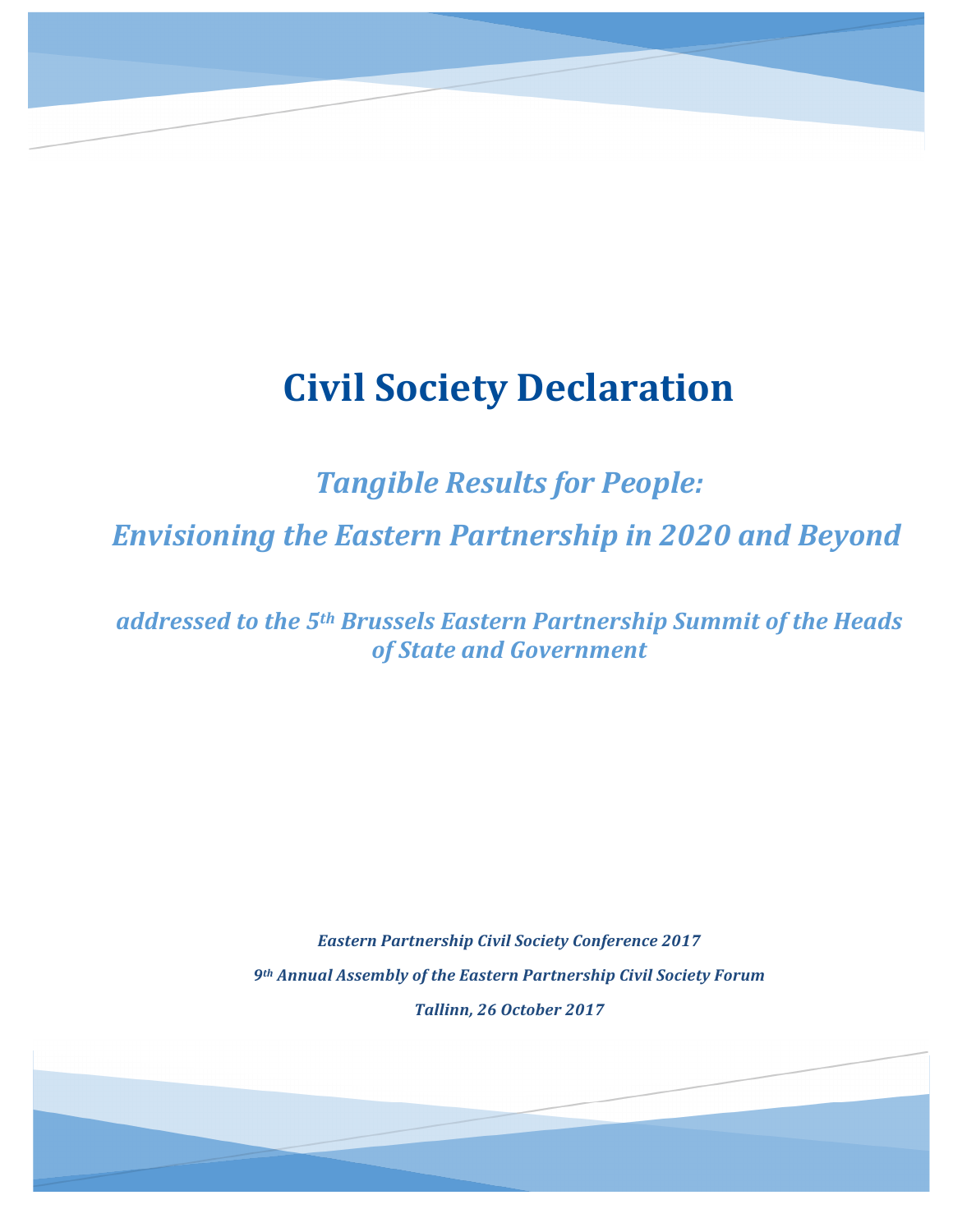## **Tangible Results for People:** *Envisioning)the)Eastern)Partnership)in)2020)and)Beyond*

## **Civil Society Declaration**

#### **addressed%to%the%5th Brussels%Eastern%Partnership%Summit%of%the%Heads%of%State%and%Government**

## *Eastern)Partnership)Civil)Society)Conference)2017 9th Annual)Assembly)of)the)Eastern)Partnership)Civil)Society)Forum Tallinn,)26)October)2017*

We, civil society organisations from the Eastern partnership (EaP) and European Union (EU) countries, having gathered in Tallinn, address this Declaration to the Heads of State and Government ahead of the 5<sup>th</sup> Eastern Partnership Summit in Brussels.

We believe in the European future of the EaP countries, based on shared values, rule of law and respect for democratic principles and public accountability. We believe the perspective of closer integration with the EU in line with Article 49 of the Treaty on European Union (ToEU) should be granted to all the EaP countries voicing their European aspirations and committed to deliver on the expected progress in complying with the accession criteria.

We welcome continuous efforts to refine the Eastern Partnership as a comprehensive policy bringing positive change to the people of the EaP countries and added value for the EU. We support the recognition of the strengthened and crosscutting role of the civil society in achieving the goals of the Eastern Partnership, and underline the importance of enabling environment for civil society allowing it to perform its functions and engage in implementing the reform agenda bringing tangible results for people.

We acknowledge the positive achievements of the policy proving the relevance of ambitious agenda for change. We understand that differentiation and pragmatism are the guiding principles of the adopted policy approach for the future. At the same time, we express our concern over millions of citizens in the EaP countries still being prevented from freely exercising human rights and enjoying fundamental freedoms, alienated from democratic values, on which the Eastern Partnership is built.

We reiterate the importance of the multilateral dimension of the Eastern Partnership allowing for the beneficial exchange and experience transfer not only between individual partners and the EU, but also among the EaP countries, creating stronger links and strengthening their resilience. We see its benefits for the civil society successfully working together on regional challenges and often developing consolidated positions, supporting each other in difficult times.

We stand ready, willing and able to contribute with our fair share to the progress in reforms implementation. We commit to work tirelessly, monitor progress, offer policy solutions and expertise, report and communicate results. We commit to keep promoting the European values even at our personal risk, reaching out to the citizens of the EaP countries. We commit to changing the EaP societies and people's lives for the better.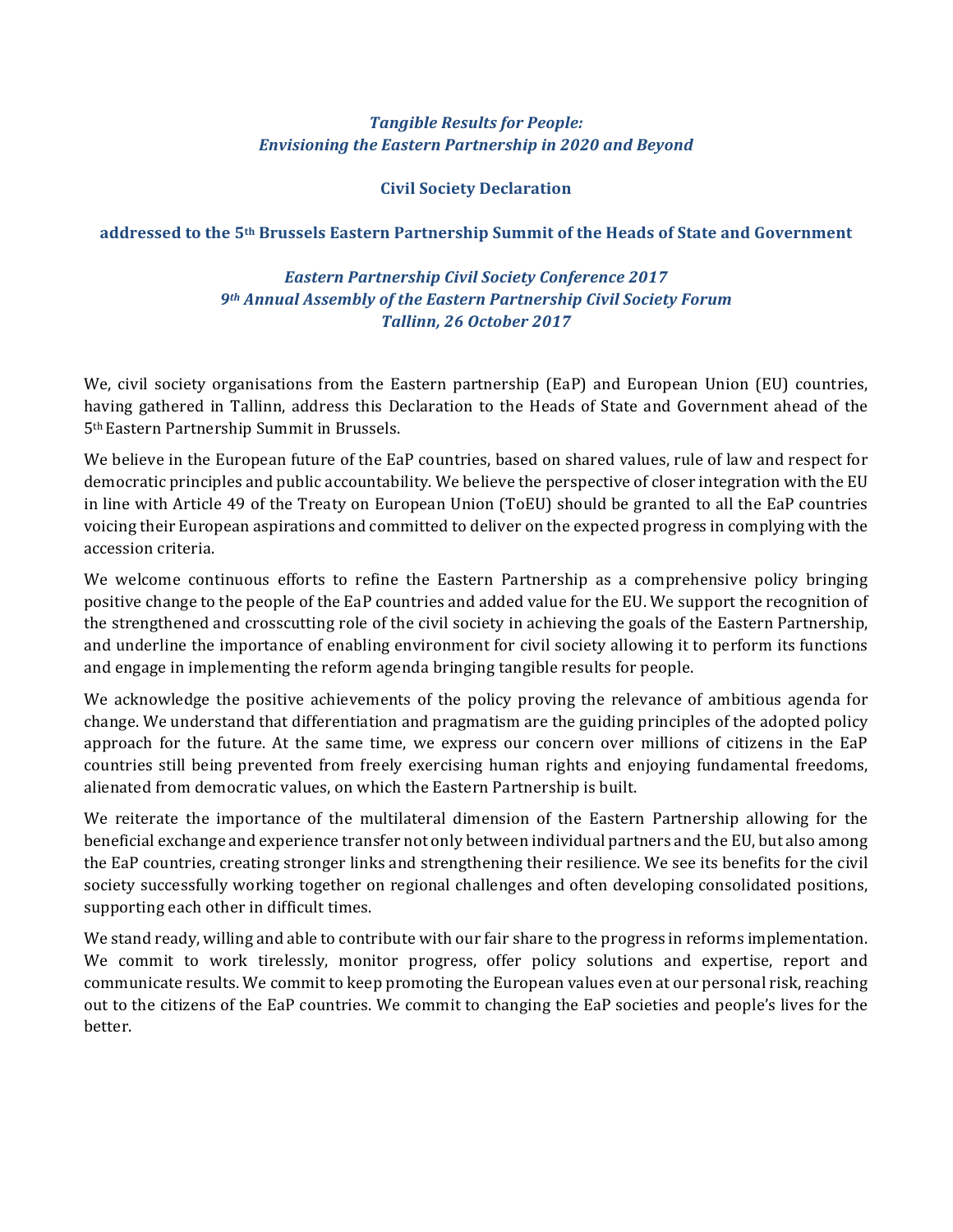#### **Preamble**

A. Whereas the principle of differentiation determines the EaP policy approach for the future and pragmatically reflects the political, economic and social dynamics and aspirations of individual EaP countries. Whereas adherence and commitment to the values and principles stated in Article 2 of the ToEU are enshrined in the Association Agreements and elsewhere.

B. **Whereas** the implementation of reforms has shown that only limited and reversible results can be achieved if the democratic principles, human rights and rule of law are not respected.

C. **Whereas** the reform of judiciary and democratic electoral process are the cornerstones of strengthening institutions and good governance in order to create fair and stable societies for the generations to come.

D. **Whereas** the enabling environment for civil society has been recently deteriorating. Whereas in Armenia, politically motivated persecution of activists is carried out to stop peaceful protests, the authorities apply a selective approach to cooperation with the CSOs, and their voice is heard only on certain occasions and topics. Whereas in Azerbaijan, representatives of civil society, independent journalists, and bloggers systematically become targets of political repression, inhuman or degrading treatment, and other attacks on their freedom. Whereas the authorities continue legally obstructing the activities of CSOs and donors in the country, as well as delegalising independent media. Whereas in Belarus, CSOs operate under highly restrictive legal conditions, while harassment and persecution of civil society activists, members of independent trade unions and media, for political reasons is a never-ending threat. Whereas in Georgia, the government failed to ensure thorough, transparent and effective investigation of the abduction of a foreign human rights activist residing on its territory. Whereas the environment for civil society in Moldova continues to deteriorate with public figures intentionally discrediting the whole non-profit sector, and further legal obstacles to CSOs' activities are to be put in place. Whereas in Ukraine, the anticorruption activists are facing administrative obstacles to their work, threats and even physical violence, while the sense of impunity for the actions against the civil society representatives is pervasive

E. Whereas the European Neighbourhood Policy sets ambitious objectives based on mutual commitments of the EU, its Member States and the EaP countries to common values, including the respect of and support for the sovereignty, unity, and territorial integrity of the partners and the region, as well as compliance with international and European norms and principles.

F. **Whereas** destabilisation and conflict brought by Russia upon several EaP countries remains one of the! major challenges for the development of the countries in the region. Whereas the Joint Communication "A" Strategic Approach to Resilience in the EU's External Action" provides a more integrated approach towards the stability and security of the neighbouring countries.

G. **Whereas** free media is essential for facilitating transparency, accountability and strengthening the checks and balances within the societies.

H. **Whereas** the regional economic integration falls short of expectations and further incentives and coordination should be ensured.

I. Whereas support to SMEs is one of the flagship initiatives advancing under the Eastern Partnership multilateral track. Whereas SMEs in the EaP countries prominently contribute to the economic growth, allowing for integration of national economies into the global market. Whereas SMEs create jobs and drive the progress towards a green and digital economy offering new opportunities in innovative sectors bringing profit. Whereas a vibrant SMEs sector is a valuable remedy against oligarchisation of the economy.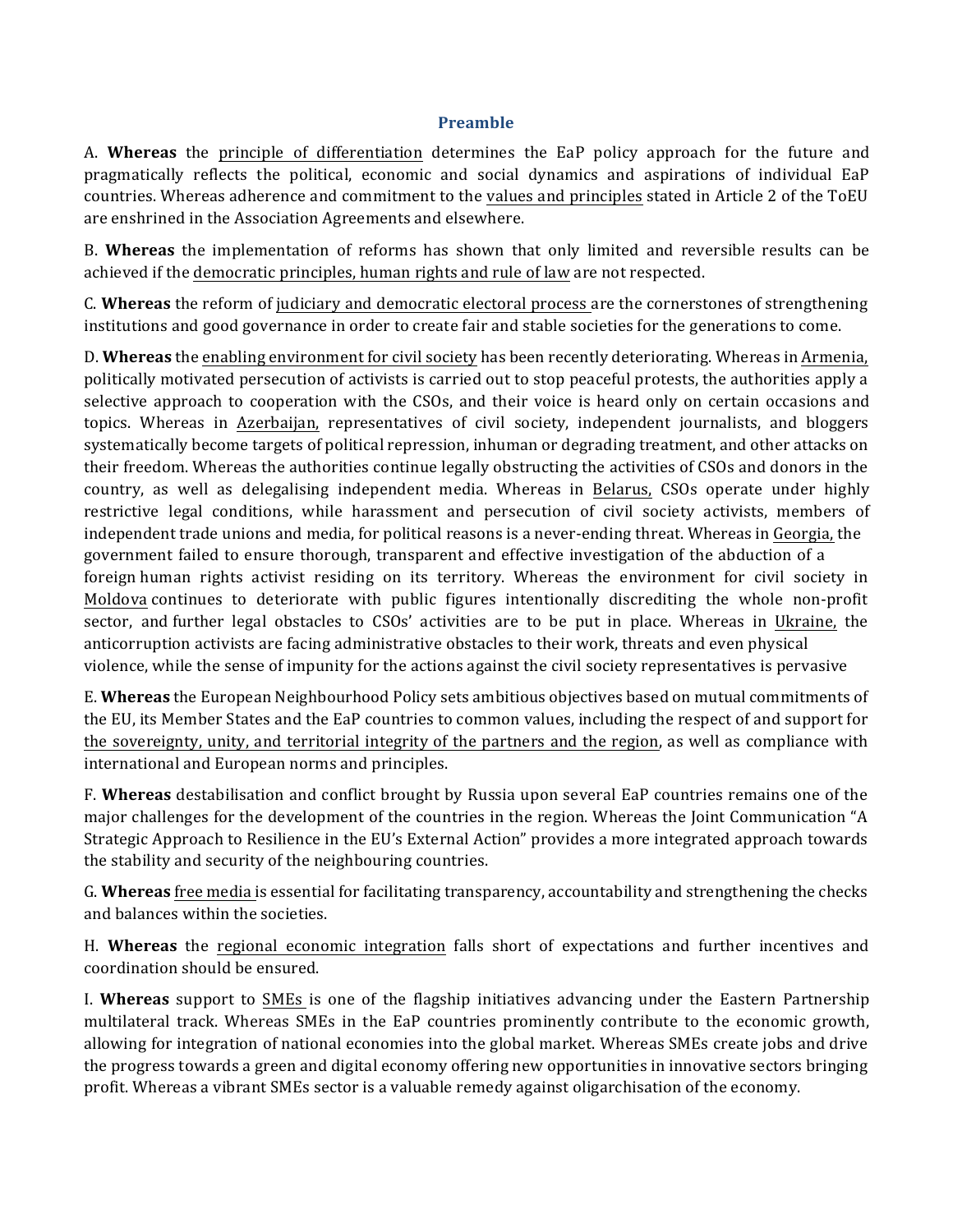J. **Whereas** digitalisation and harmonisation of digital markets (HDM) brings additional economic opportunities and triggers changes in education system and on the job market. Whereas the governance in the HDM area in the EaP countries is weak, and the awareness and competences to harness the benefits of harmonisation should be improved. Whereas only an insignificant number of studies, reports and indicators in HDM area is produced in the majority of the EaP countries. Whereas the cross-border e-trade and ecommerce is weak in the EaP region.

K. Whereas the state of the environment in the EaP countries is continuously degrading, manifested in the pollution of waters, soil and air, biodiversity loss, depletion of natural resources and climate change consequences, combined with <u>low priority of environmental agenda</u> for the governments and absence of adequate environmental institutions.

L. Whereas hydro energy is an increasingly popular alternative and renewable source of energy in the EaP countries, however, its excessive development causes rapid decrease of water resources in rivers and has a negative impact on drinking water supply and on aquatic ecosystems of the rivers in entire regions.

M. **Whereas** climate change affects the whole EaP region, whereas sustainable environment is integral to human rights, such as the right to life, proper nutrition, health and water, the conceptual solutions for mitigation and adaptation to climate change are urgently needed in order to guarantee human rights.

N. Whereas the Russian Federation exercises political and economic control in the region through, *inter alia*, energy production or supply chains. Whereas Russian companies such as Gazprom, Rosneft, Inter RAO UES or Rosatom, abusing their dominant market positions, attempt to gain control over critical energy assets and infrastructure via questionable deals and corrupt cross-border networks and influencing the decisionmakers to oppose or delay the implementation of the EU supported policies. Whereas Russia encourages extortion and unpaid use of energy resources by certain separatist regions, creating artificial debts, later turned into a powerful political instrument for pressuring companies or the whole countries. Whereas such policy is a major threat to energy security, sovereignty and stability of the EaP countries, as well as several EU Member States.

**O. Whereas** there are numerous advantages of both formal and non-formal education and relevant policies recognising a diverse range of skills can enable greater access to employment. Whereas the **EHEA Bologna** Process was designed to ensure compatibility of the standards and quality of higher education qualifications between the countries, and full implementation of this process enables labour mobility.

P. Whereas the EaP countries should guarantee that children and young people of all backgrounds have equal access to education and employment free from discrimination based on their gender, ethnicity, religion, economic status, sexuality or disability.

Q. Whereas many vulnerable groups are not fully integrated into the labour market, while discrimination and gender pay gap are still a common practice in the EaP region.

R. Whereas labour rights are not fully enforced and monitored in the EaP countries.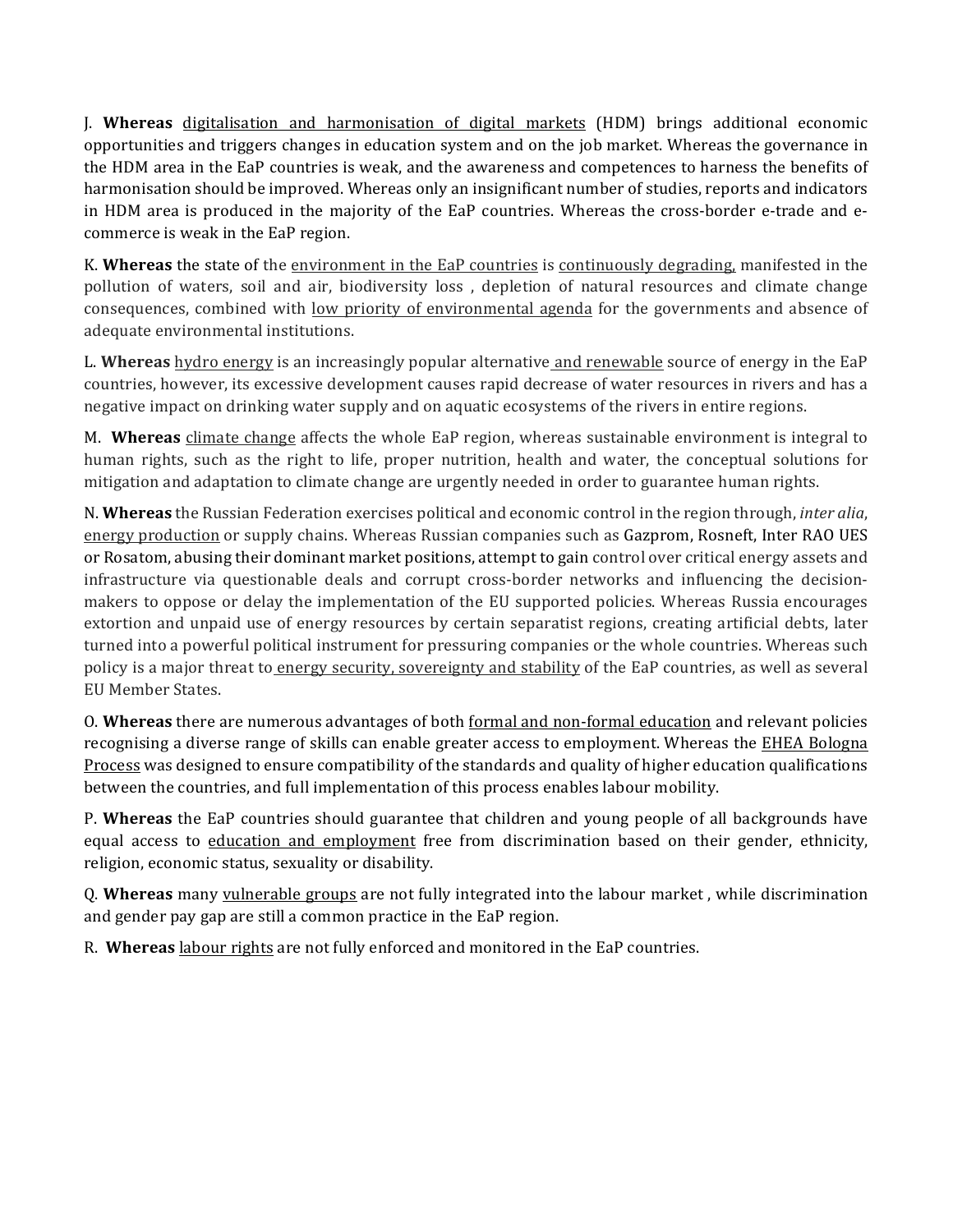# The EaP and EU civil society organisations call upon the European Union and the Member States:

- To introduce effective **multi-speed approach**, reflecting reform dynamics in individual EaP countries, leaving the door to the **EU membership** open provided the partner countries demonstrate enduring commitment to the values and principles enshrined in Article 2 of the ToEU.
- To emphasise the link between the **good governance and institutional resilience**, including corruption-free environment, human rights, professional and accountable civil service, impartial and non-partisan administration of justice, and security of the EaP countries.

# **Human Rights and Rule of Law**

- To demonstrate **consistency** in its approach towards **impunity** for human rights violations.
- To assist in the upholding of **human rights** and **rule of law** in the EaP countries; introduce, and enforce strict conditionality in the sphere of human rights, rule of law and democratic freedoms through all financial support instruments benefiting the EaP countries.
- To call for the release of **civil society activists, journalists and other persons imprisoned on politically motivated charges**, and to ensure that civil society is free to monitor human rights violations, including the human rights related to the environment, without a fear of persecution. To provide extensive support to human rights defenders in accordance with the EU Human Rights Defenders Guidelines.
- To call for the readmission of students expelled from universities for political reasons. To ensure that **student rights** are not violated and more students will not be expelled for their active stance in the future.
- To promote the rights of **vulnerable groups, including children**, senior citizens, conflict-affected population /IDPs, especially women and girls, affected by the conflict, in the Human Rights Dialogues with the EaP countries, as well as through civil society support actions in order to protect their dignity and ensure social inclusion.
- To prevent the growth in **gender-based violence** and femicide, and promote effective victim protection and assistance in the EaP countries.

## **Enabling Environment for CSOs and CSO Monitoring**

- To include **concrete targets and benchmarks** on improving the environment for operation of the civil society in the EaP countries through both the ongoing political dialogue and technical support programmes of the EU and EU Member States.
- To develop **support mechanisms** based on realities of each EaP country, ensure support, including financial one for independent CSOs in the conflict regions<sup>1</sup>, as well as in countries where the independence of CSOs is compromised through adopting restrictive laws.
- To further increase the role of CSOs in **implementation of the EaP agenda**, particularly in the fields of rule of law, anti-corruption, judicial reforms, human rights and democratic governance, human security, anti-discrimination and gender equality. To safeguard the meaningful participation of the CSOs as an integral part of the implementation process.
- To ensure that civil society, as a beneficiary of the projects under the **ENI Civil Society Facility**, is regularly consulted and can participate in shaping the calls for proposals and projects at key stages.

Respecting the provisions and spirit of bilateral agreements between the EU and individual EaP countries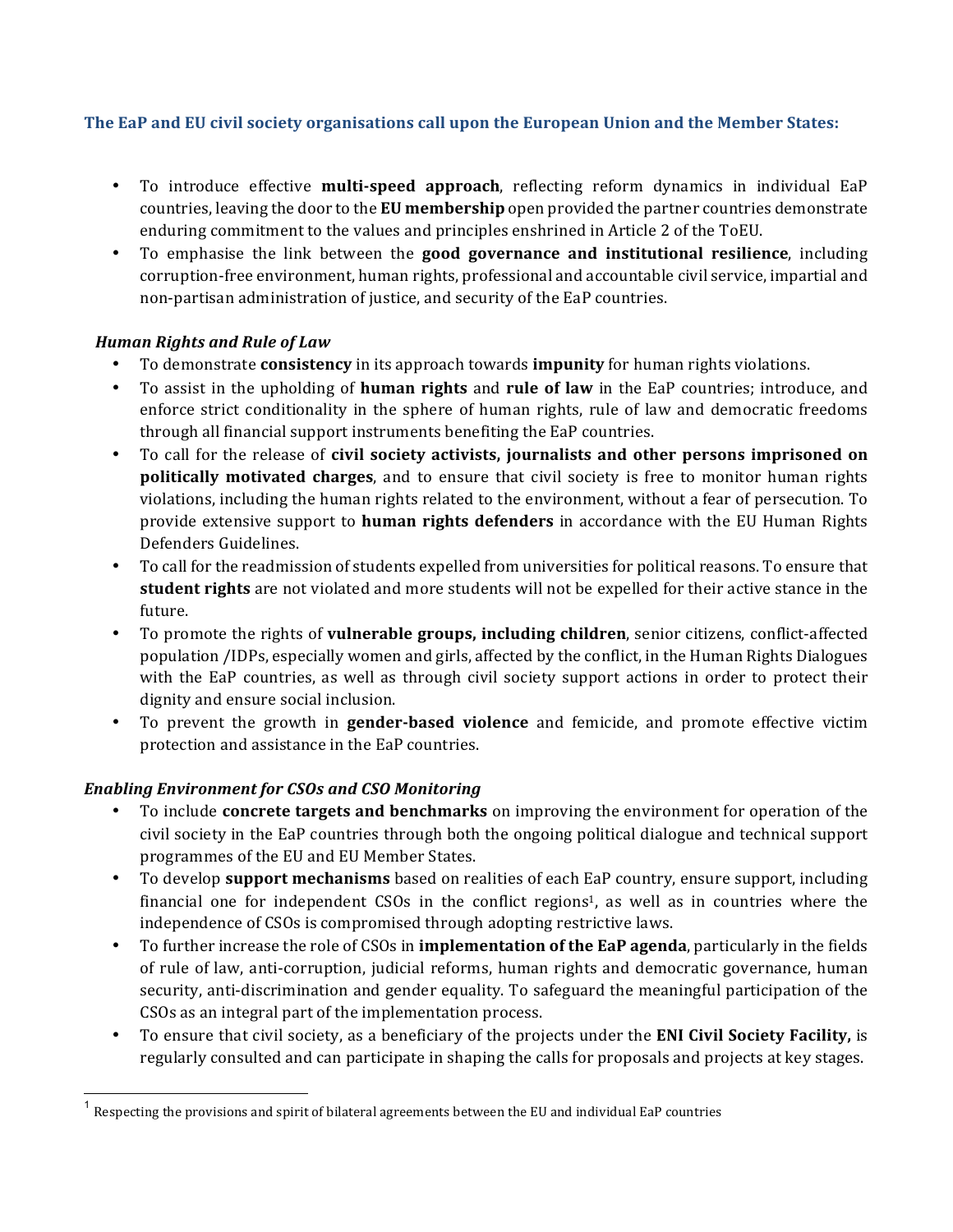• To reconsider 20 per cent co-funding requirement for CSOs when implementing technical support projects.

# *Security)and)Peacebuilding*

- To adopt relevant measures aimed at engaging the EaP partners into the **Common Security and Defence Policy (CSDP)** more actively, for example via broadening the scope of the CSDP panel, as well as find other mechanisms of dealing with a wide range of **security** issues in the EaP as provided by the EU Global Strategy paving the way towards the political and security association of the EaP countries with the European Union.
- To create, in joint effort with the governments of the EaP states and the EU institutions, a comprehensive **mechanism for assessment of societal resilience** by the civil society.
- To support **peacebuilding and conflict transformation**, and to cooperate with other international bodies on setting up platforms for dialogue across conflict divides. To introduce civilian peacekeeping missions on the territories plagued with protracted conflicts. To initiate reconciliation commissions on the territories recovering after armed conflicts.
- To facilitate and ensure the participation of civil society in shaping the **peace negotiations.** To enhance the support to CSOs working on peace journalism, media literacy, conflict sensitivity and peace education, as they are instrumental in preventing and countering online hate speech, fake news and other hybrid threats.
- To support **peacebuilding and security initiatives** aimed at reducing hatred and promoting confidence building. To advance women's participation in negotiations and implementation of confidence building measures in the framework of the UN Resolution  $(S/RES/1325)$  on women, peace and security. To take advantage of **cultural events** to address peacebuilding related messages using cultural aspects to unite people.
- To support development of initiatives at local and community levels, as well as regional cooperation among CSOs in developing **peacebuilding and security initiatives**.
- To insist on human rights monitoring and promotion of democratic values in the **conflict zones**, which are excluded from these processes. To guarantee and create a framework for the civil society and in particular human rights activists in the respective regions.

## *Communication)and)Media*

- To support **freedom of speech and expression** and diversity of opinion within the media environment. To ensure quality of media.
- To protect **journalists' rights** by challenging the impunity of violators.
- To ensure the survival of the independent media in the EaP countries by providing **additional** support for their activities.
- To strengthen the role of the European Broadcasting Union (EBU) in promoting the principles of diverse, independent, quality-driven, and ethical media.
- To strengthen the **EEAS StratCom East Task Force** with the positions of the EaP officers and support initiatives by the EU Member States in the field. To strengthen the strategic communication capabilities in the EaP countries and enhance the interaction with the reinforced StratCom East Task Force.
- To address the **visibility gap** between the EaP countries and the EU itself, and thus provide an increased support for communication activities on the EaP policy and EaP countries in the EU Member States.
- To further promote **self-regulation of media**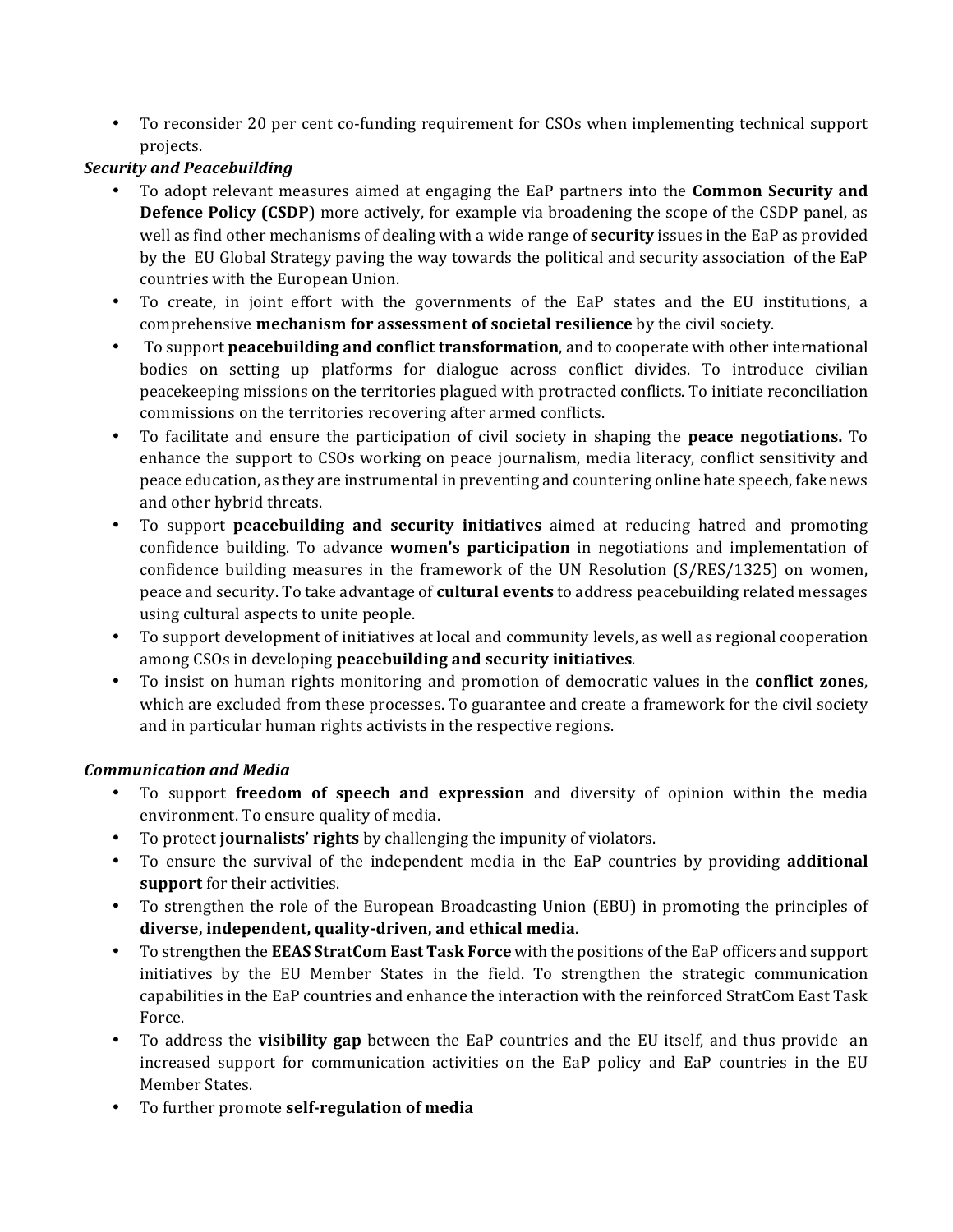• To support **cyberspace literacy** and **critical thinking** of the population as resources for protection from propaganda and other hybrid threats.

## *Regional)Economic)Integration*

To establish a separate format for meetings between the representatives of the EU, Georgia, Moldova, and Ukraine on the implementation of the DCFTAs agendas. The meetings in the 3+1 format can be dedicated to deepening the cooperation among the DCFTA countries, exchanging experience on the reform process, synchronising regulatory policy reforms, and extending the cumulative rules of origin to the three countries, forming "**Neighbourhood Economic Community**" (NEC). To open such a format to other EaP countries upon institutional and legal compliance. To extend the additional **multi-year zero-tariff quotas** for the EaP countries to other sectors, in particular for those countries implementing AAs/DCFTAs in order to support modernisation of various sectors by providing a permanent support to the industries lacking competitiveness on the EU market,

#### *SMEs*

To promote and demonstrate **benefits of entrepreneurship** in the region. To encourage the EaP citizens, especially women and youth, to implement their business ideas. To launch effective tools providing support to start-ups and SMEs. To cooperate with the EaP governments and civil society on the promotion of entrepreneurial spirit.

#### *Harmonisation)of)Digital)Markets*

- To focus on improving the **digital skills and internet access for** the population in rural areas, especially women and socially excluded communities. To train female entrepreneurs in rural areas in order to improve their entrepreneurial capacities, digital skills and access to the digital market.
- To speed up the harmonisation of **telecom rules**, including the **roaming tariffs**.
- To capitalise on the potential of HDM by organising regular regional **EaP E-business Fora** with the focus on digital business, digital marketing and ICT tools.

#### *Environmental)Governance*

- To closely observe the dangerous trends of **reforming environmental institutions** in some EaP countries where ministries of environment are downsized or even shut down (e.g. Belarus and Moldova).
- To implement the **Luxembourg Declaration** aiming at better environmental governance with more transparency, participation, accountability, effectiveness and better functioning institutions; continue efforts to implement the Luxembourg Declaration Action Plan. To include where possible the environmental and energy security objectives into the overall **conditionality approach.**

## *Renewable)Energy)and)Climate)Change*

- To incentivise other renewable energy solutions and support **hydro energy projects** only in case the environmental impact assessment was carried out and the local communities and wider public support the project.
- To promote meaningful **reforestation** actions in the whole EaP region by increasing the share of forested lands by a minimum of additional  $10\%$  of forest coverage as of 2017 in each of the EaP countries by 2030. To put an end to Illegal logging aimed at illegal timber exports, which is currently a major cause of deforestation in the EaP region.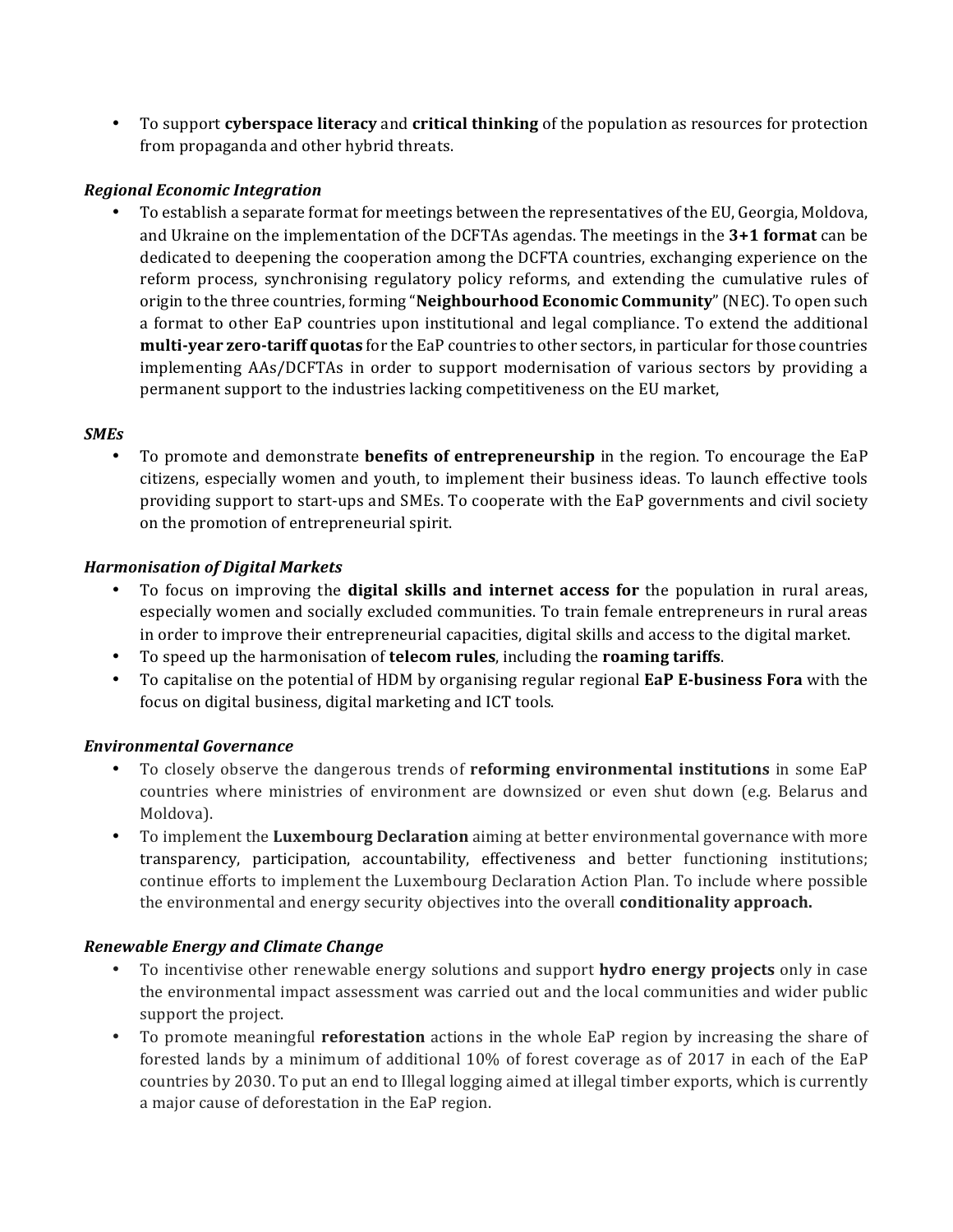• To intensify support for **energy efficiency projects** in the EaP countries.

# *Energy)Security*

- To strengthen energy security in the region by cooperating with the EaP governments on improving **interconnection and diversification of gas and electricity supplies,** and to support the enforcement of the EU law in the operations of the **Russian companies** in the region.
- To follow a consistent approach towards Gazprom operations by **avoiding exemptions from the EU** rules for projects like Nord Stream 2 or OPAL (Ostsee-Pipeline-Anbindungsleitung) pipelines.
- To enhance the financial support for **energy security** in the EaP countries on the condition that they adopt and implement relevant energy sector reforms.

# *Mobility and People-To-People Contacts*

- To enhance the existing **visa dialogues** and mobility partnerships with the relevant EaP countries and start visa liberalisation process on case-by-case basis with Armenia, Azerbaijan and Belarus. To incentivise the EaP countries via the visa dialogues to implement the relevant reforms as in case of Georgia, Moldova and Ukraine.
- To encourage mutually beneficial **legal labour migration** between the EaP countries and EU, especially c, through activation of the mobility partnerships.
- To assist the EaP governments in encouraging entrepreneurship by extending education programmes similar to **Erasmus for Young Entrepreneurs** to the EaP countries.
- To continue supporting **exchange and research programmes** and ensure that those target the population of neglected areas, including rural ones.

# The EaP and EU civil society organisations call upon the EaP governments:

## *Human Rights and Rule of Law*

- To introduce and to ensure the **human rights-based approach** in public policymaking and implementation.
- To demonstrate **intolerance against violations of human rights** of any kind, including by educational institutions, against discrimination and guarantee respect for human rights and pluralism.!
- To refrain from interventions into the institutional and individual **independence of judiciary** and its members, and to maintain the equality in the eyes of law.
- To introduce comprehensive **gender equality** policies in the EaP countries. To differentiate between the results in the field of gender equality and non-discrimination in different EaP countries and introduce specific projects fostering women's economic empowerment (WEE) and specific programmes focusing on the access to finance, increasing financial, and business development literacy for women in the EaP countries.
- To implement **decisions of international courts** such as the European Court of Human Rights.
- To ensure the **right to Internet access** for each individual in order to enjoy the rights to freedom of expression and opinion.
- To acknowledge the right of **children and youth** to participate in decision-making processes having an impact on their future in a particular community and society in general. To support programmes and initiatives allowing children and youth to fully enjoy their social and civil rights.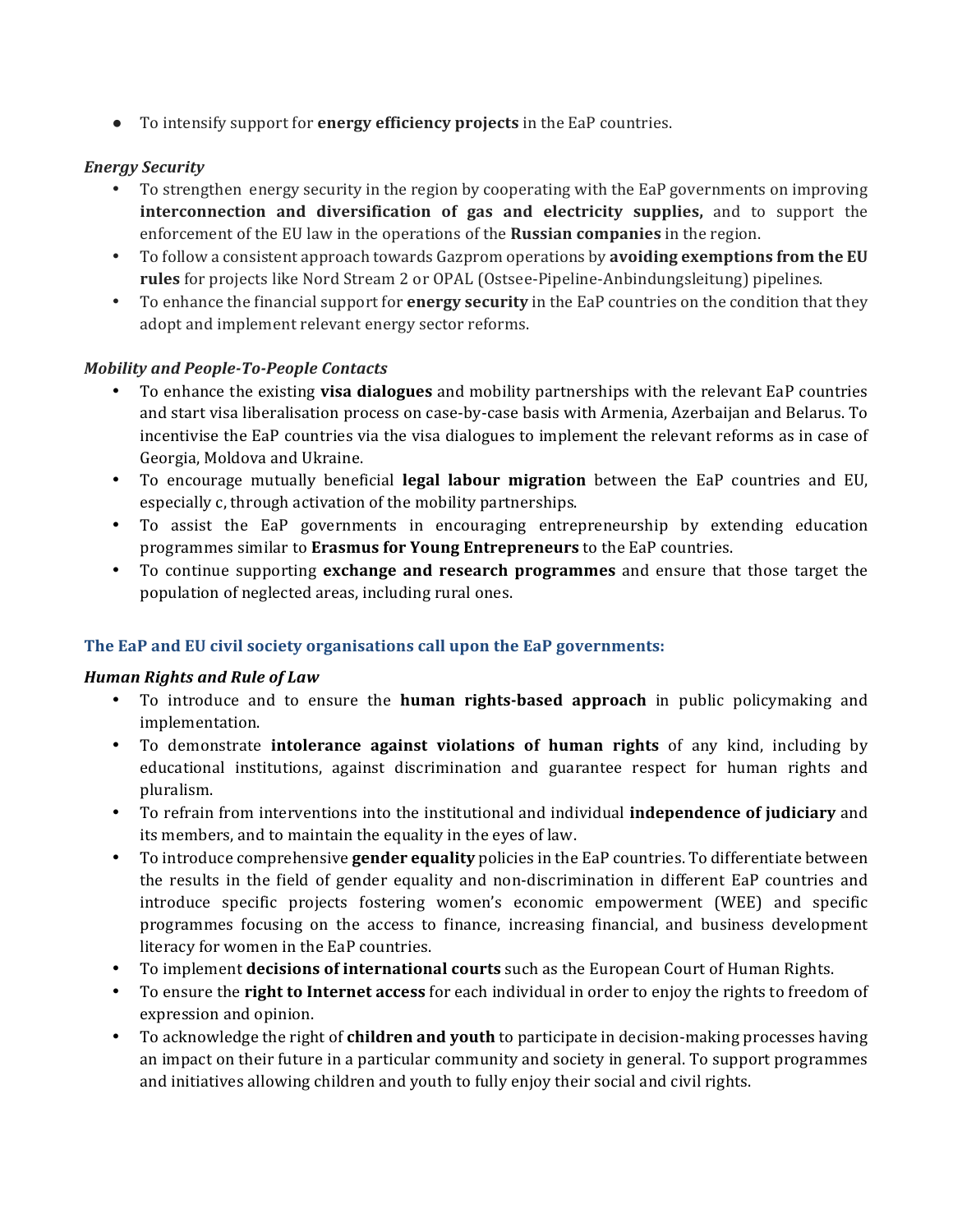# *Enabling)Environment)for)CSOs)and)CSO)Monitoring*

- To create enabling *environment* for CSOs in the EaP countries and introduce measures discouraging the EaP partner countries from repressing CSOs.
- To encourage a more **structured engagement** with civil society and genuine consultations on policy reforms at the national level. To strengthen the civil society's mandate, capacity and accountability in monitoring the implementation of bilateral agreements. To introduce closer dialogue between the EaP governments, EU Delegations and EaP CSF National Platforms.
- To avoid introducing excessive **measures limiting the** CSOs **activities** and introducing undue control over them (for example, declaration of assets for CSOs).
- To abolish laws restricting the activities of independent CSOs, namely those preventing them to receive funding from domestic, foreign and international donors.

#### **Good Governance and Anti-corruption**

- To introduce criminal liability for **electoral fraud** in the criminal codes of the respective EaP countries where relevant.
- To review **election codes** and laws on political parties to clarify norms on political party funding campaign financing eliminating any discrepancies; to introduce **mandatory provision for parties** to publish information on the donations sources ; to strengthen the **legislation** by introducing more severe sanctions for noncompliance.
- To introduce clear criteria and procedures for **appointment, disciplinary sanctions and removal of judges** based on international standards.
- To provide for **administrative and fiscal decentralisation** of public administration at regional and local levels with the civil society dimension in order to make the local government a pillar of the future development of the Eastern Partnership. To support projects with the cooperation of local governments and CSOs.
- To overhaul governance systems by **fighting corruption** and further involve CSOs in this process; to enhance the trust of the population in the authorities and the credibility of the EaP states internationally.
- To ensure that the agencies responsible for the implementation of legislation on **declaration of assets and conflict of interests** are independent from the government.
- To ensure that **assets recovery and management** offices of can be established and can function effectively based on the implementation of GRECO recommendations and specific recommendations for each EaP country.

## *Security)and)Peacebuilding*

- To bring **security policies, command and control structure** in line with NATO norms and standards.
- To involve civil society in the EU effort to create resilient states in its neighbourhood and create a **comprehensive mechanism** for **resilience assessment** with the civil society involvement.
- To introduce formal and non-formal educational programmes with a peace-building component in order to **combat stereotypes and support a more tolerant younger generation**.

## *Communication)and)Media*

• To contribute to a functioning **common information space** in the EaP region.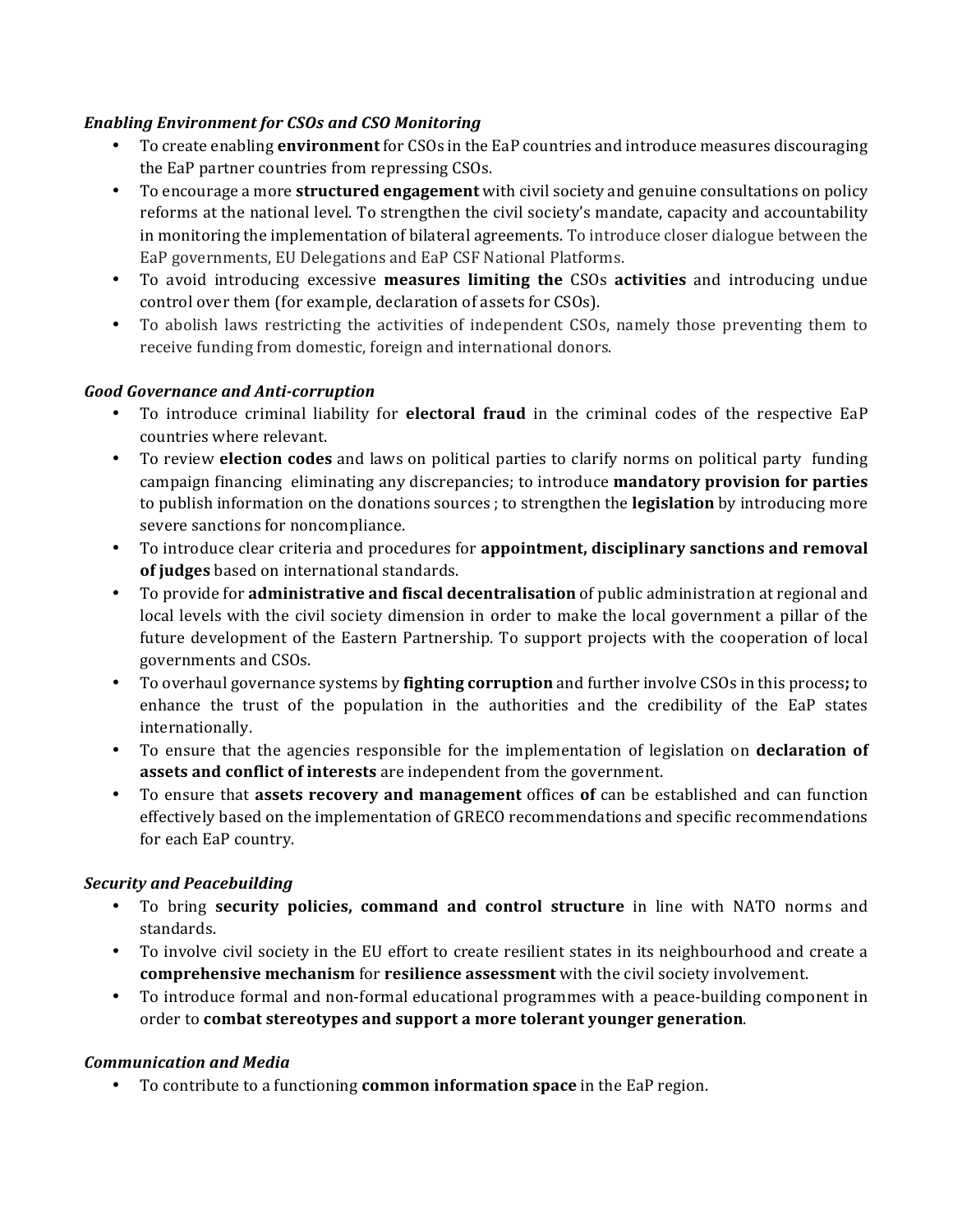- To support production of high-quality content and support balanced reporting and ethical journalism as an **alternative to the Russian propaganda** in the national languages of each EaP country targeting the most vulnerable audiences, including young people.
- To strengthen the efforts to combat **hate speech in the media of the EaP countries** by introducing relevant legislation, code of ethics or other measures.
- To enhance the collaboration with **independent media in Russia** and ensure their presence in the media sphere of the EaP countries.
- To address the **media concentration** in the EaP countries and ensure transparent ownership and financing of the mass media.

# *SMEs*

- To simplify the **taxation system for micro enterprises**.
- To provide for most of the **SMEs-related administrative services** to be conducted electronically in order to save resources, diminish corruption risks and increase transparency. To introduce effective use of e-signature and other e-services in order to lower administrative costs for entrepreneurs.
- To provide a transparent and efficient **access to funds** for SMEs.
- To create a friendly environment for **SMEs and start-ups** launched by young people through establishing support mechanisms such as tax reductions and preferential loans.
- To strengthen public-private dialogue on SMEs development issues, start-ups and entrepreneurship in general.

# *Harmonisation)of)Digital)Markets*

- To engage more actively in improving **HDM governance and coordination** to elaborate national HDM policies, strategies and action plans, to create national roadmaps promoting HDM ecosystem development. To establish agencies responsible for compliance with digital market rules and norms. To develop and implement national digital skills strategies, in line with similar EU strategies. To form national coalitions for digital jobs based on the EU digital skills  $\&$  jobs coalition. To conduct feasibility studies in order to assess needs for further studies, reports and indicators in HDM area. To dedicate resources for conducting the identified studies and reports.
- To improve significantly **consumer protection** within the promising area of e-commerce; to ensure a sufficient level of consumer protection as a condition for further developing e-commerce, epayments and related services.
- To create relevant logistics and infrastructure for a functioning **cross-border e-commerce**. To establish rules for cross-border consumer protection.

## *Environmental)Governance*

- To prioritise and integrate environmental and climate change policies in the decision-making process, to green the economy and achieve **sustainable development** of the EaP region.
- To implement the Luxembourg Declaration aimed at better environmental governance with more openness, participation, accountability, effectiveness and better institutions; continue efforts to implement the Luxembourg Declaration Action Plan.
- To implement compulsory **Strategic Environmental Assessment (SEA), Environmental Impact Assessment (EIA) and Sustainability Impact Assessment (SIA) procedures** in order to allow for or freeze investments in hydropower plant construction, as well as into any other infrastructure projects and/or mining projects.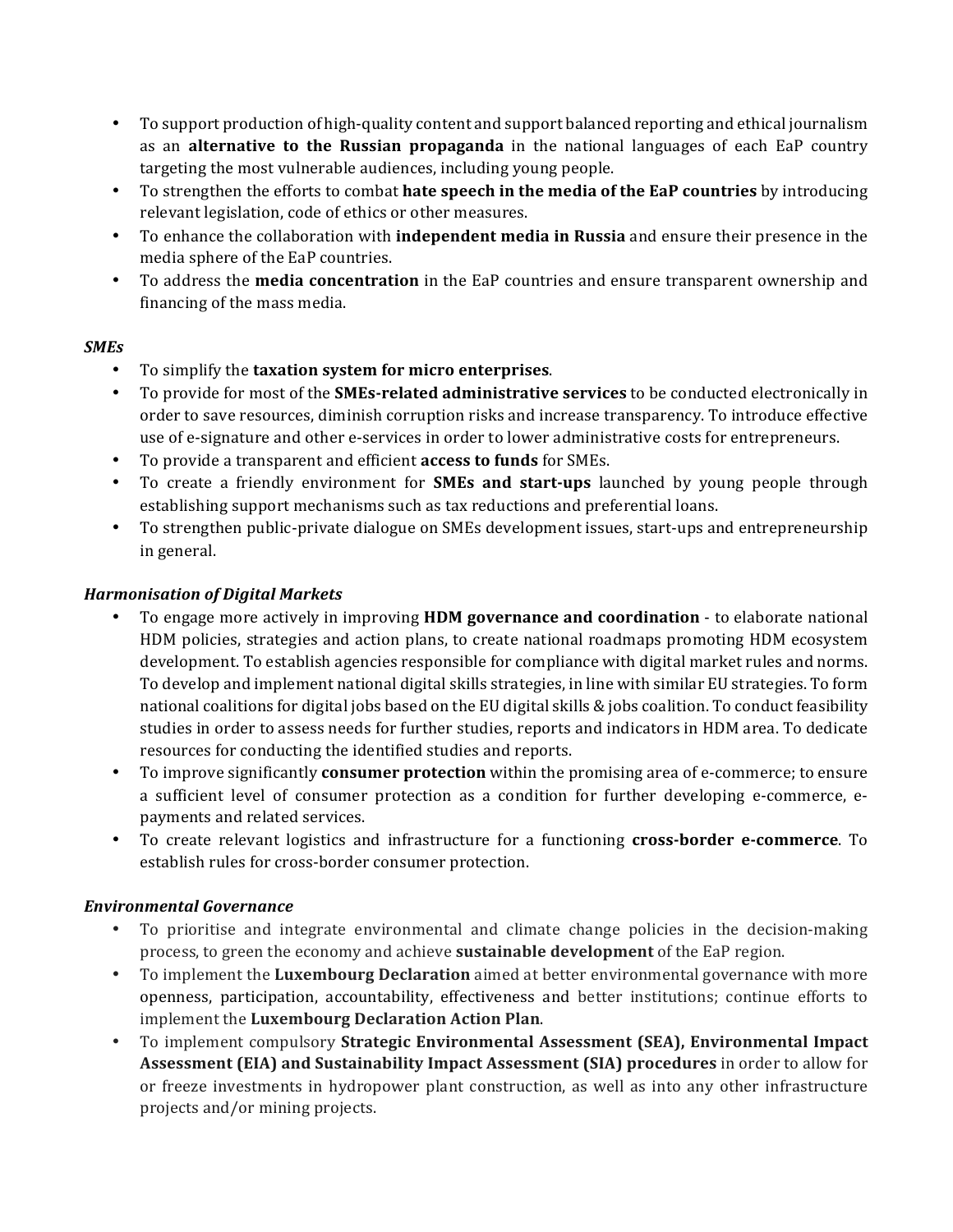## *Climate Change*

- To implement integrated water resources management asone of the key instruments for adapting to the climate change.
- To achieve the objectives of the Paris Agreement through increasing energy effectiveness and using renewable energy sources.

## *Energy)Security*

- To fully meet the commitments on aligning the **legal and regulatory framework of the energy sector** with the EU directives and implement the transposed legislation in close cooperation with the Energy!Community!Secretariat.
- To implement energy efficiency policies and use renewable energy sources available in the EaP countries to diversify the supply and ensure the development of energy markets, **diminishing the dependence on the Russian gas** as a primary energy source.

#### **Mobility and People-to-People Contacts**

- To encourage broader **recognition of non-formal education**, particularly in the following areas: civic education, inclusion, democracy, environmental issues.
- To invest more resources in modernising education and adequate training for teachers at all levels ensuring the access to quality education in the EaP countries.
- To support both **theoretical and practical methods** in the education process with the option of combining studies with work experience, volunteering or internships.
- To strive for a comprehensive and unbiased implementation of the Bologna process reforms, including the **guarantees for the academic freedoms of students and professors**, autonomy of the higher education institutions and student self-governance.
- To prevent **discrimination in access to education** and employment by allowing these to be monitored by CSOs with access to national educational institutions statistics, to promote and support the data collection by independent think tanks on issues related to inclusion, tolerance and diversity in education and workplace.
- To support **employability of young people** through better skills matching, better awareness of the labour market needs and opportunities, labour rights and European values among young people.

#### *Workers')Rights)and)Social)Dialogue*

- To ensure full respect of fundamental workers' rights, as guaranteed by International Labour Organisation (ILO) conventions, through strengthening of relevant labour institutions and improving social dialogue at all levels.
- To provide for gender mainstreaming and adequate **inclusion of vulnerable groups** into the labour market. To work towards closing the gender pay gap and to fight discrimination.
- To ensure **just transition**, by bringing together workers, communities, civil society, employers and governments in a dialogue to drive concrete plans, policies and investments necessary for a fast and fair transformation.
- To guarantee access to basic **public services** at affordable price for everyone.
- To create conditions for operational environment of **independent trade unions**.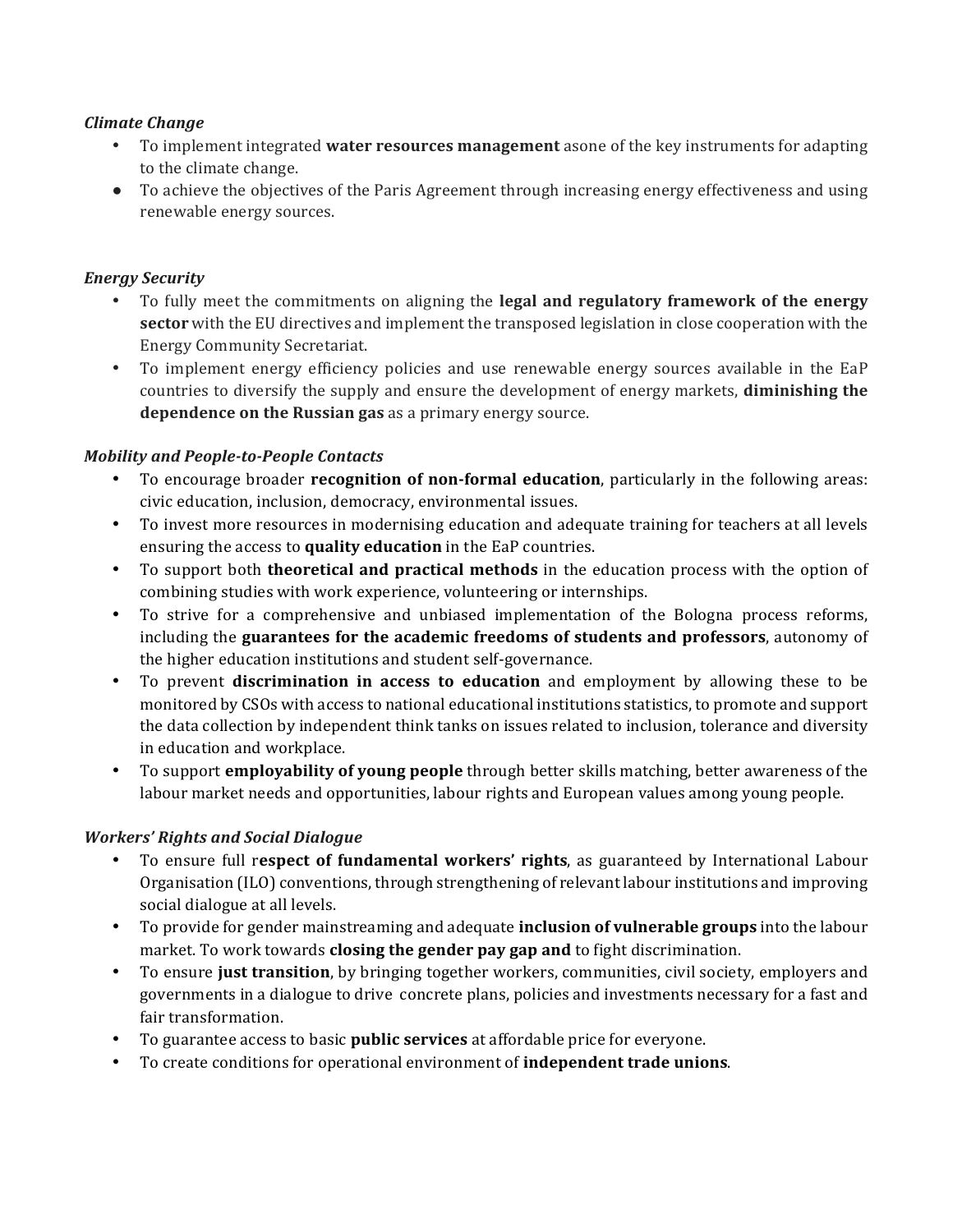## **Annex I - Dissenting%opinion**

of the Georgian and Ukrainian delegations on the paragraph of the Declaration "Tangible Results for People: Envisioning the Eastern Partnership in 2020 and Beyond", stating the following: "To enhance the collaboration with independent media in Russia and ensure their presence in the media sphere of the EaP countries"

*Our delegations generally support provisions of the Civil Society Declaration and recognize the specifics of the EaP* countries and their media landscapes. However, considering the Russia-Georgia conflict, Russia-Ukraine *conflict, Russian occupation of territories in the region and huge impact of Russian media on the hybrid warfar*  $e$ , and based on specifics legislation in our respective states, our delegations insist that above *mentioned paragraph is not to be applied to Georgia and Ukraine.*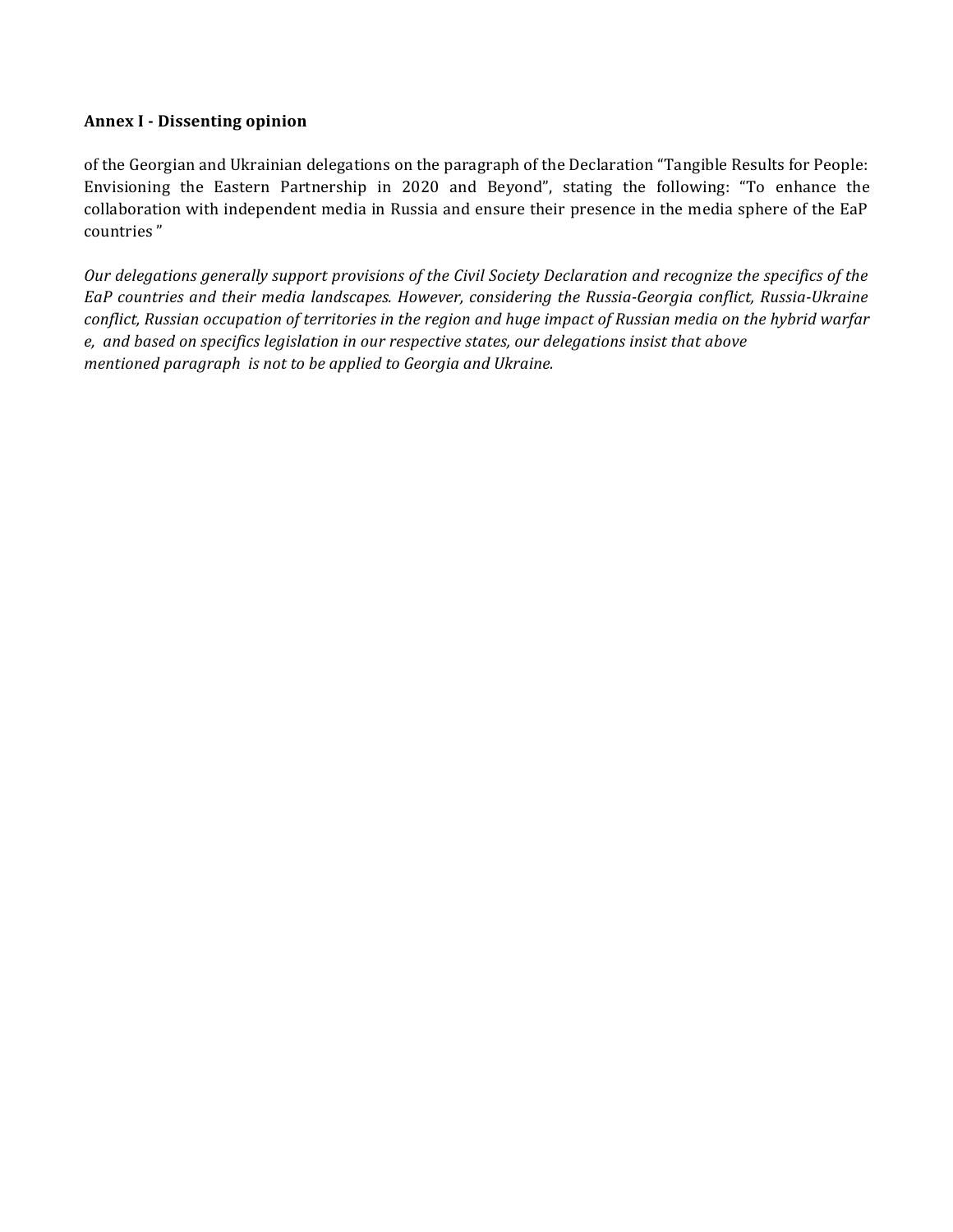#### **Signatories:**

- 1. Agency for Legislative Initiatives
- 2. All-Ukrainian trade union of employees of tourism, recreation and hospitality business
- 3. Anti Violence Network Georgia
- 4. Armavir Development Center
- 5. Armenian Association of Women (AAWUE)
- 6. Armenian Progressive Youth
- 7. Article 42 of the Constitution
- 8. Assembly of Pro-Democratic NGOs of Belarus
- 9. Association "Business Union of Latvia" (Biedrība "Latvijas Biznesa savienība")
- 10. Association "New Group"
- 11. Association for Participatory Democracy ADEPT
- 12. Association of Audio-Visual Reporters
- 13. Association of Independent Press (API)
- 14. Association of Life-Long Learning and Enlightenment
- 15. Association of Local Democracy Agencies (ALDA)
- 16. Association of Professional and Business Women from Moldova
- 17. Association Youth for the right to live (TDV)
- 18. Azerbaijani CSO
- 19. Azerbaijani CSO
- 20. Belarus Security Blog
- 21. Belarusian Congress Of Democratic Trade Unions
- 22. Belarusian Helsinki Committee
- 23. Belarusian Organization of Working Women
- 24. Belarusian Student association
- 25. Belarussian national youth council RADA
- 26. Brotherhood of organisers of students selfgovernance (BOSS)
- 27. Bukovinian Agency for Regional Development
- 28. Bureau of gender strategy and budgeting
- 29. Carpathian Foundation (Karpatská nadácia)
- 30. CASE Belarus
- 31. Center for cross-border cooperation
- 32. Center for Energy Efficiency and Renewables
- 33. Center for Innovation and Policies from Moldova<sub>!</sub>
- 34. Center for Regional Studies
- 35. Center for Social Innovations
- 36. Centre for European Transformation
- 37. Centre on Globalization and Regional Cooperation
- 38. Citizen Participation Forum
- 39. Civil Society And Democracy Development Center
- 40. Committee to Protect Freedom of Expression
- 41. Communities Finance Officers Association
- 42. Consumers' Consulting Center
- 43. Council of Moldova
- 44. Digital Communication Network
- 45. Eastern Europe Studies Centre
- 46. Ecologic- natural history public union "Nerush"
- 47. Ecological Movement of Moldova
- 48. Ecological-cultural public organisation « Khazer »
- 49. EcoLur
- 50. Eurasia Partnership Foundation
- 51. European Center for Not-for-Profit Law
- 52. European Center Pro Europa
- 53. European Choice
- 54. European Cooperation Centre
- 55. European Initiative Liberal Academy Tbilisi (EI LAT)
- 56. European!Pravda
- 57. Expert Forum (EFOR)
- 58. Expert-Grup
- 59. For Equal Rights Educational Center
- 60. Foreign Policy Council "Ukrainian Prism"
- 61. Foundation for Small and Medium Businesses
- 62. Free Choice
- 63. Free Citizen Civic Initiatives Support Center
- 64. Georgian Institute of Politics
- 65. Georgian Stratetic Analysis Centre (GSAC)
- 66. Georgian Trade Unions Confederation (GTUC)
- 67. GLOBSEC
- 68. Golden Apricot Fund For Cinema Development (GAFCD)
- 69. Good Deeds
- 70. GURT Resource Centre
- 71. Helsinki Citizens' Assembly Vanadzor
- 72. Helsinki Foundation for Human Rights
- 73. Human Rights Centre Viasna
- 74. Human Rights Foundation
- 75. IDP Women Association "Consent'
- 76. ILGA-Europe
- 77. Ilko Kucheriv Democratic Initiative Foundation!
- 78. Institute for Economic Research and Policy Consulting